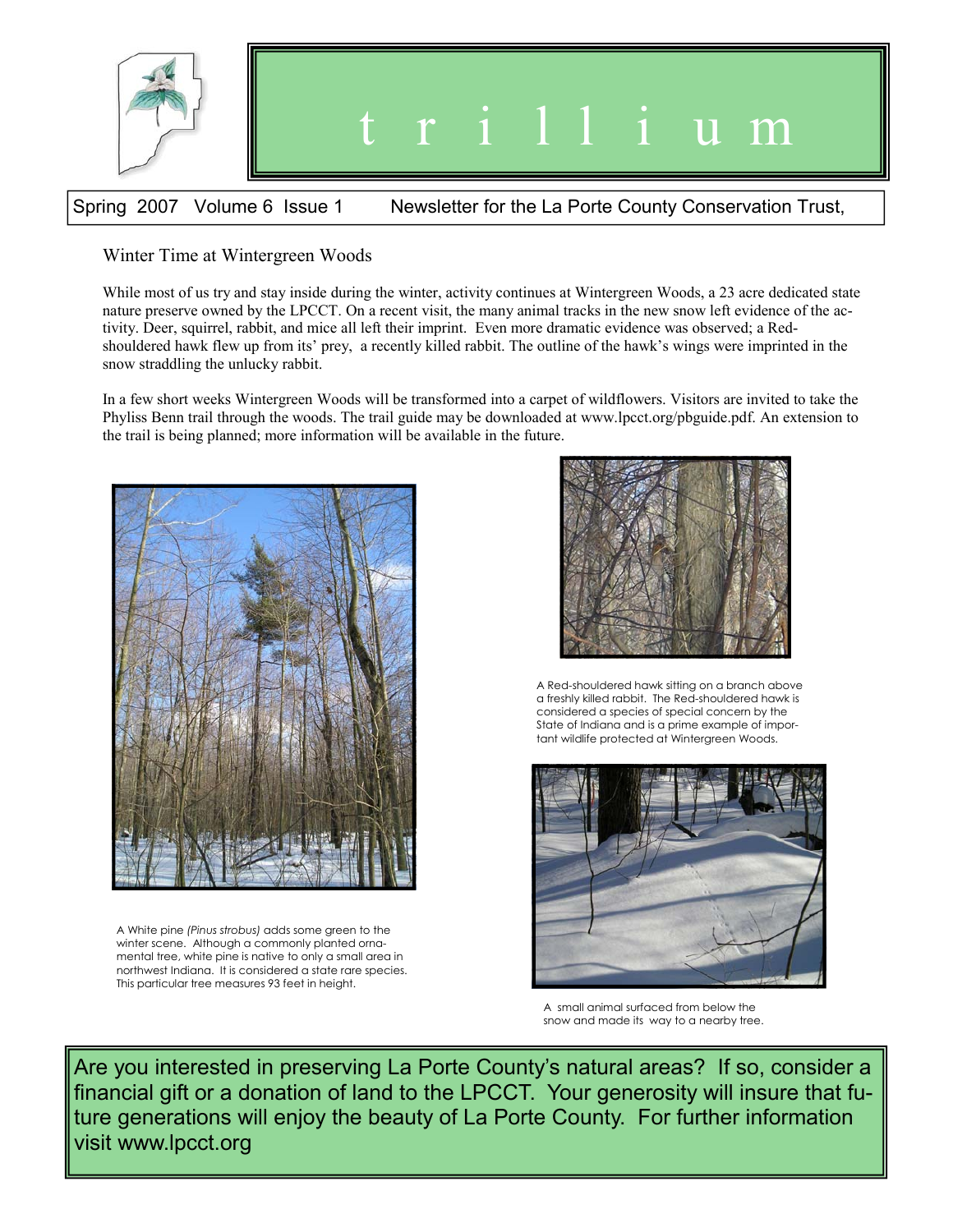

A pair of ducks seen on a pond at Ridgway Wetlands.

### LPCCT PARTICIPATES IN NORTHEAST LAPORTE COUNTY CHRISTMAS BIRD COUNT

It is often said that when the weather is good, the birding is poor, and vice-versa. The experience of the 21st annual Northeast La Porte County Christmas Bird Count would seem to agree with that statement. The weather was very pleasant with a sunny sky and temperatures in the 30's and 40's, but the birds were hard to find. Several LPCCT members participated in the count.

Our Ridgway Wetland Preserve is located within the count circle, and LPCCT member Jim Simon visited the site. Five **Lesser scaup** were spotted flying from one of the ponds at Ridgway. Lesser scaup are ducks that breed in Canada and migrate to the central and southern U.S. in the winter. These were the only Lesser scaup located on the count. This finding highlights the critical importance of preserving suitable habitat for birds that over winter in our area. The shallow ponds at Ridgway provide food for ducks. Various ducks can be seen at Ridgway in any season.

 Despite the "good" weather a decent 46 species were seen by the 14 participants in the bird count.

### STEVE BARKER VISITS WASHINGTON, D. C. ON BEHALF OF SEVERAL CONSERVATION ORGANIZATIONS

LPCCT board member, Steve Barker, recently visited Washington, D.C. in support of several environmental concerns. Steve was joined by three members of the Save the Dunes Council and all met with the offices of Senators Lugar and Bayh and Representatives Joe Donnelly and Pete Visclosky. The main focus of this effort was to obtain passage of the Clean Water Authority Restoration Act. This legislation would reaffirm Congress' original intent to protect all waters of the United States. The "Water Quality Investment Act of 2007" would theoretically support low impact development and green infrastructure. The main objective of the legislation is to address the problem of sewer overflows by authorizing \$1.8 billion in grants over five years.

Steve also lobbied on behalf of the 2007 Farm Bill, which is to be reauthorized this year. More specifically, it is critically important that the conservation programs in the bill be fully funded. This is an important issue for La Porte County. Look for more information on this particular issue in the next Trillium newsletter.

Steve's trip was sponsored in part by Save the Dunes Council and the Clean Water Network.

Info. Source: Clean Water Network homepage-www.cleanwaternetwork.org Also, Steve Barker



### La Porte County Conservation Trust, Inc.

Board of Directors

President Dennis Richardson

Vice-President Robert Boklund

Secretary Elizabeth McCloskey

Treasurer James Simon

Steve Barker

Jan Baumer

Don Bowman

John Pflum

Life Member Phyllis Benn